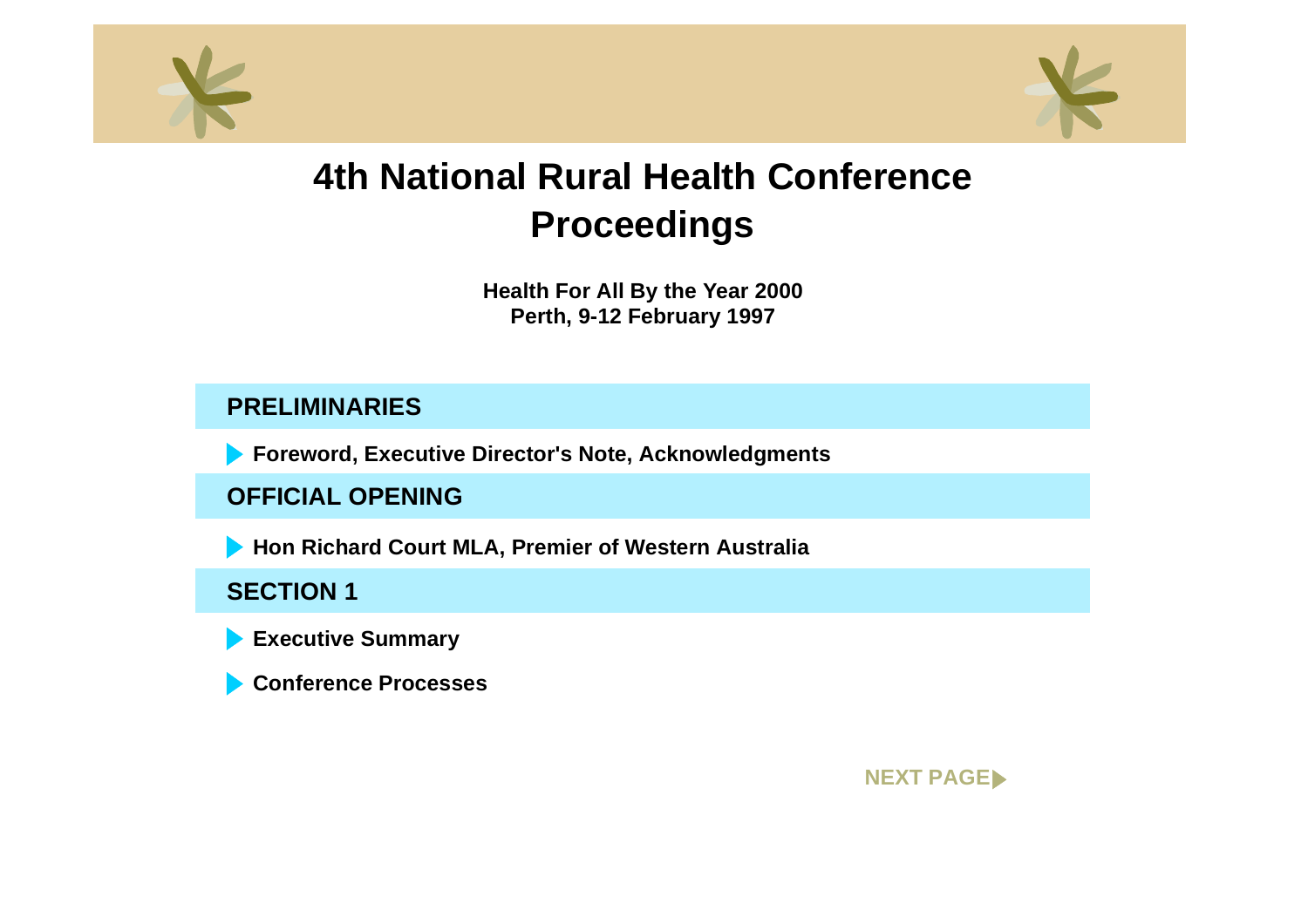<span id="page-1-0"></span>



## **Proposals for Action**

- **[Workforce Issues](#page-0-0)**
- **[Commonwealth-State Relations](#page-0-0)**
- **[Aboriginal Health](#page-0-0)**
- **[Specific Services and Communication](#page-0-0)**
- **[Community Participation and Informatio](#page-0-0)n**
- **[Transport](#page-0-0)**
- **[Other Recommendations](#page-0-0)**



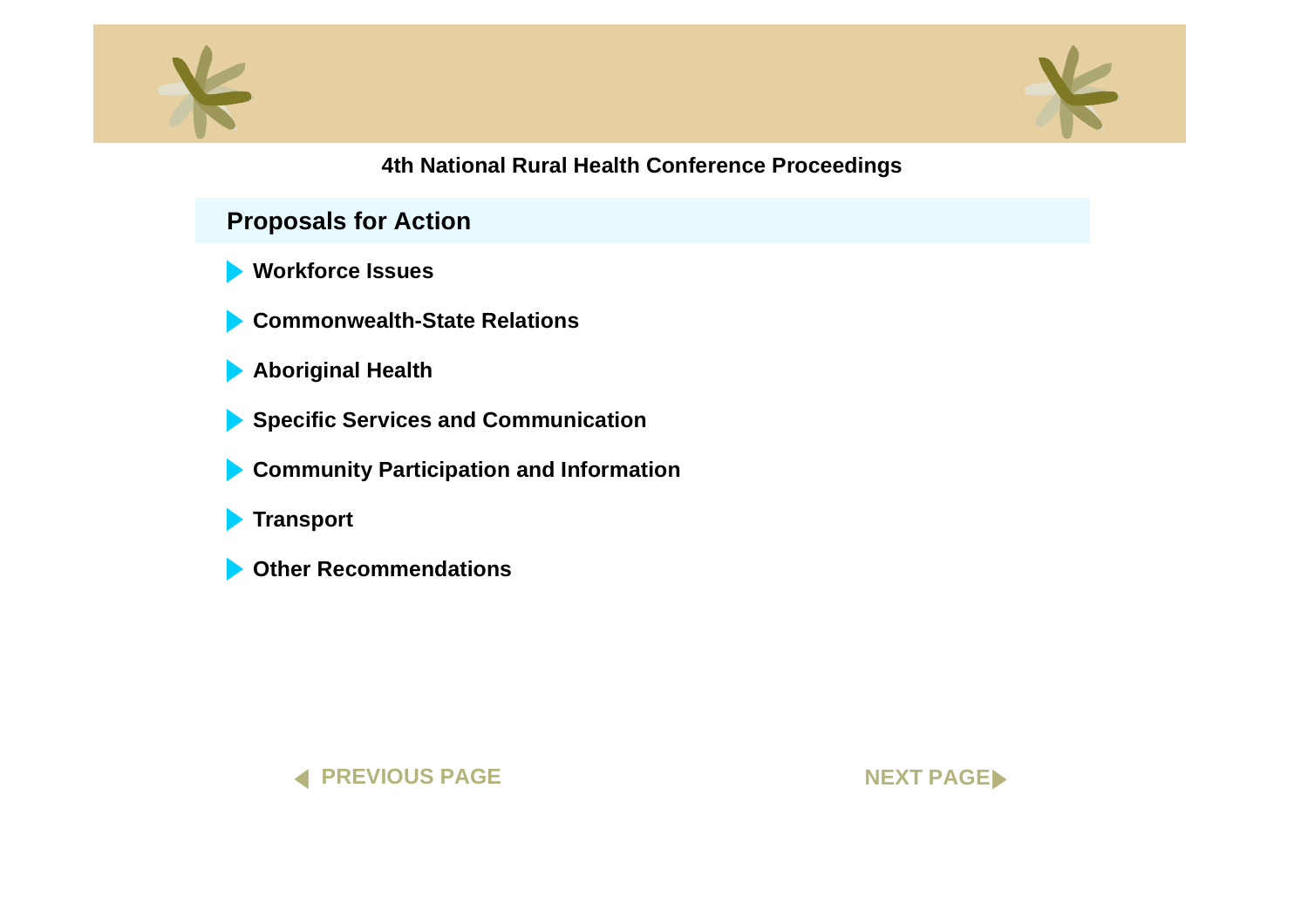<span id="page-2-0"></span>



# **SECTION 2 - KEYNOTE PAPERS**

#### **[Veterans in Rural Areas](#page-0-0)**

Hon Bruce Scott MHR, Federal Minister for Veterans' Affairs

#### **[Human Rights for Rural and Remote Communitie](#page-0-0)s**

Ms Sue Walpole, Federal Sex Discrimination Commissioner, Human Rights and Equal Opportunity Commission

#### **[Communities and Health](#page-0-0)**

Ms Robyn Tredwell, 1996 ABC Rural Woman of the Year, Chairman, Board of Savannah Systems, Pty. Ltd

#### **[Aboriginal Health](#page-0-0)**

Prof Max Kamien, Head, Department of General Practice,University of Western Australia

#### **[Remote Nursing](#page-0-0)**

Margaret-Ann Cook, Principal Consultant Nursing, Territory Health Services, Darwin

#### **[WA Rural Health Policy](#page-0-0)**

Hon Kevin Prince MLA, WA Minister for Health



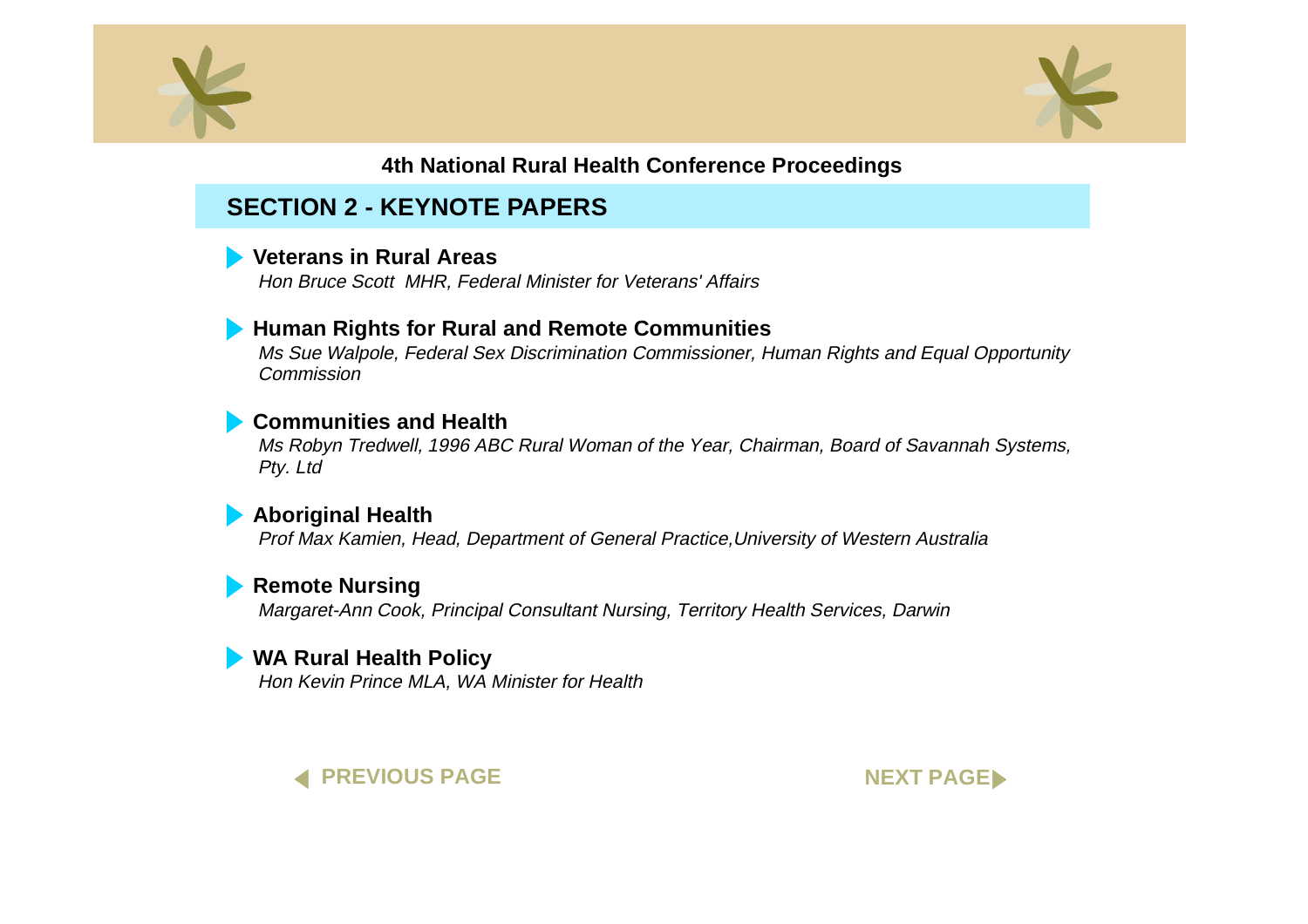<span id="page-3-0"></span>



## **[Federal Health Policy](#page-0-0)**

Tony Kingdon, WA State Manager, Commonwealth Department of Health and Family Services (on behalf of Hon Michael Wooldridge Federal Minister for Health and Family Services).

# **SECTION 3 - SUMMARY OF SPLIT SESSIONS**

## **State and Territory Sessions**

**[Western Australia](#page-0-0)**

**[Victoria](#page-0-0)**

**[Northern Territory](#page-0-0)**

**[New South Wales](#page-0-0)**

**[Queensland](#page-0-0)**



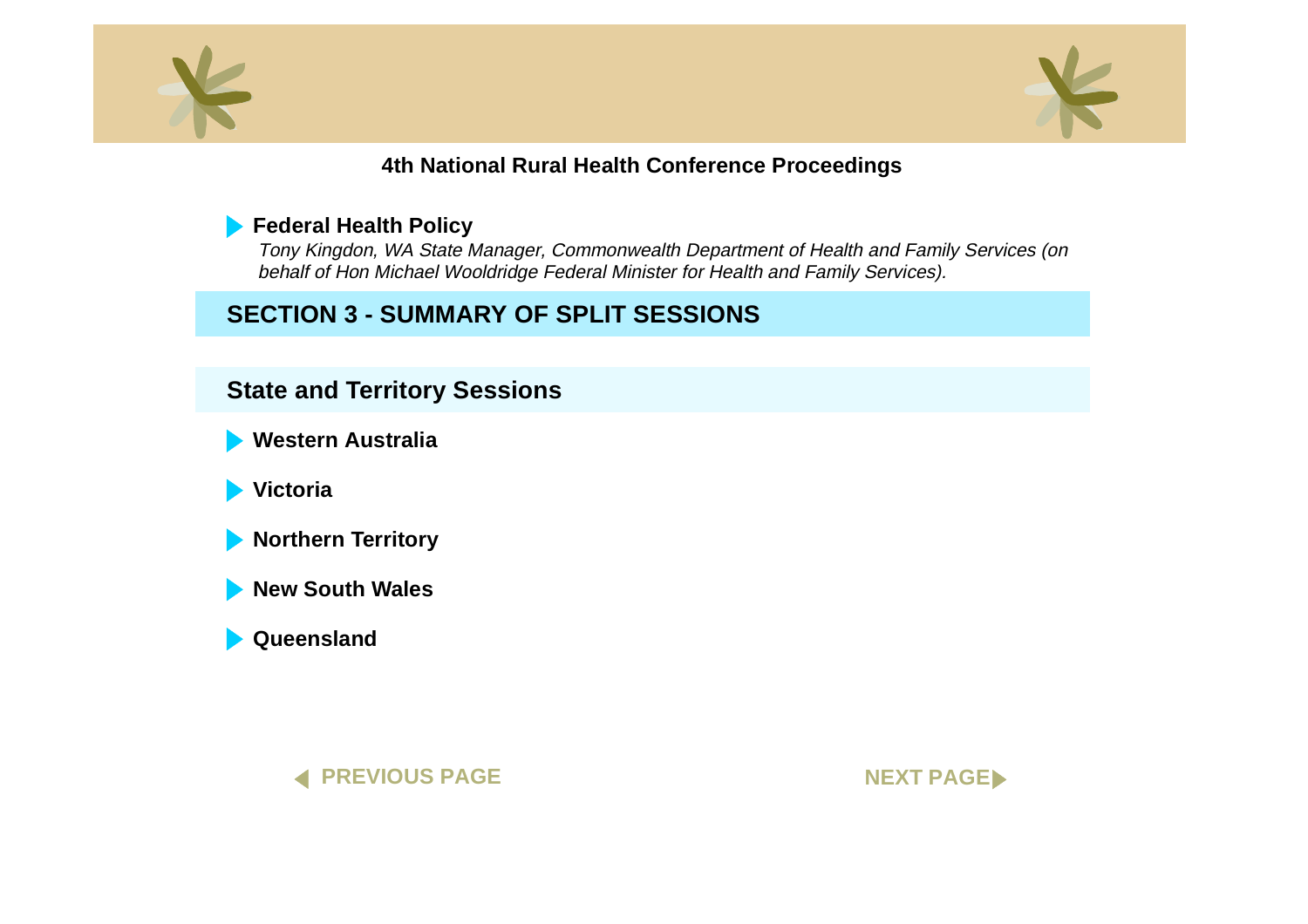<span id="page-4-0"></span>



**Key Aspects of the National Rural Health Strategy**

- **[Indicators of Health Status, Performance, Effectiveness and Preferences for](#page-0-0) Service**
- **[Innovations in Service Delivery](#page-0-0)**

**[Improving Rural and Remote Mental Health Services](#page-0-0)**

## **Workshop Sessions**

**[Workforce Recruitment and Retention](#page-0-0)**

- **[Rural and Remote Pharmacy Maximising its role in Community Setting](#page-0-0)s**
- **[Multi-Purpose Services \(MPS\)](#page-0-0)**
- **[Managing Technology in Rural Health Services](#page-0-0)**
- **[Focus on Western Australia](#page-0-0)**
- **[Health Service Delivery: Spontaneous vs Forced Change](#page-0-0)**

**[PREVIOUS PAGE](#page-3-0) AND REXT PAGE**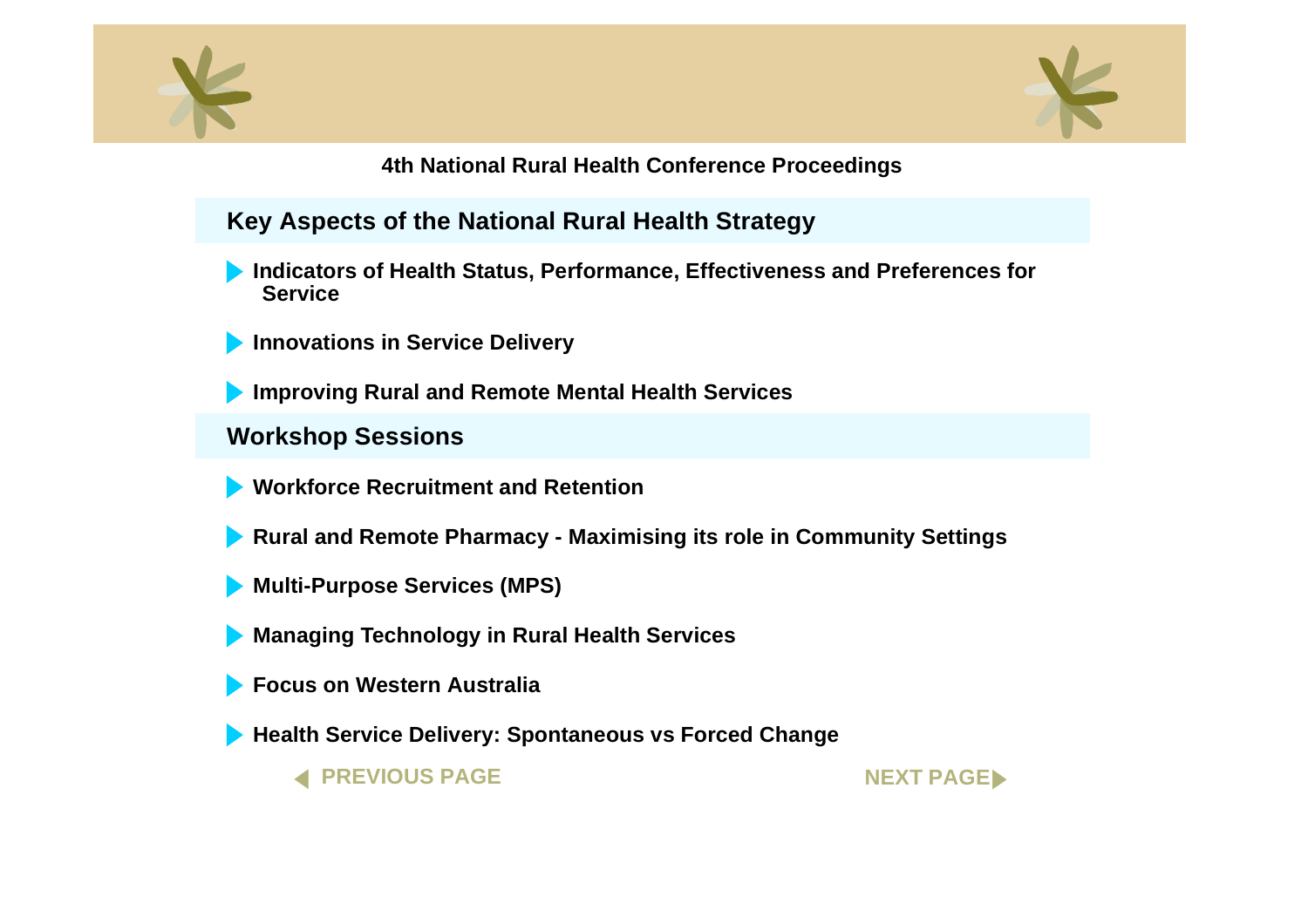<span id="page-5-0"></span>



- **[Aboriginal Health: Community Control; Men's Health and Ambulatory Ca](#page-0-0)re**
- **[Making Sure that Research Informs Health Policy and Practice](#page-0-0)**

**Concurrent Sessions (Tuesday 11 February)**

- **[Data as the Basis of Health Services](#page-0-0)**
- **[Relevance to Priority Needs](#page-0-0)**
- **[Environmental and Public Health](#page-0-0)**
- **[Intersectoral Collaboration](#page-0-0)**
- **[Community Participation](#page-0-0)**
- **[Multi-Disciplinary Approaches](#page-0-0)**
- **[Appropriately Trained and Distributed Workforce](#page-0-0)**



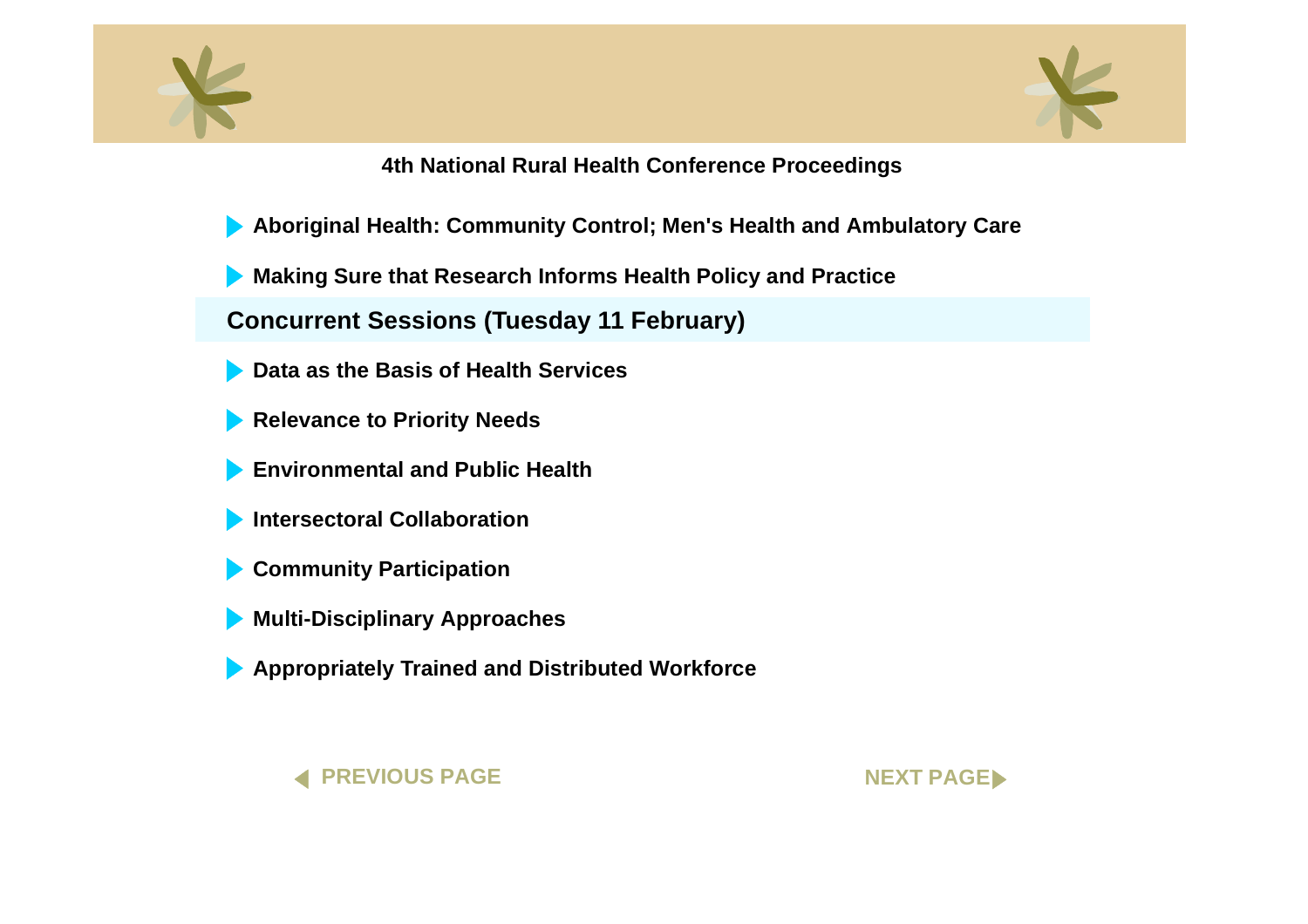<span id="page-6-0"></span>



**Concurrent Sessions (Wednesday 12 February)**

- **[Data as the Basis of Health Services](#page-0-0)**
- **[Relevance to Priority Needs : Aged Care](#page-0-0)**
- **[Relevance to Priority Needs: Palliative Care](#page-0-0)**
- **[Relevance to Priority Needs: Child and Family Health](#page-0-0)**
- **[Intersectoral Collaboration](#page-0-0)**
- **[Community Participation](#page-0-0)**
- **[Multi-Disciplinary Approaches](#page-0-0)**
- **[Appropriately Trained and Distributed Workforce: Rural GPs](#page-0-0)**